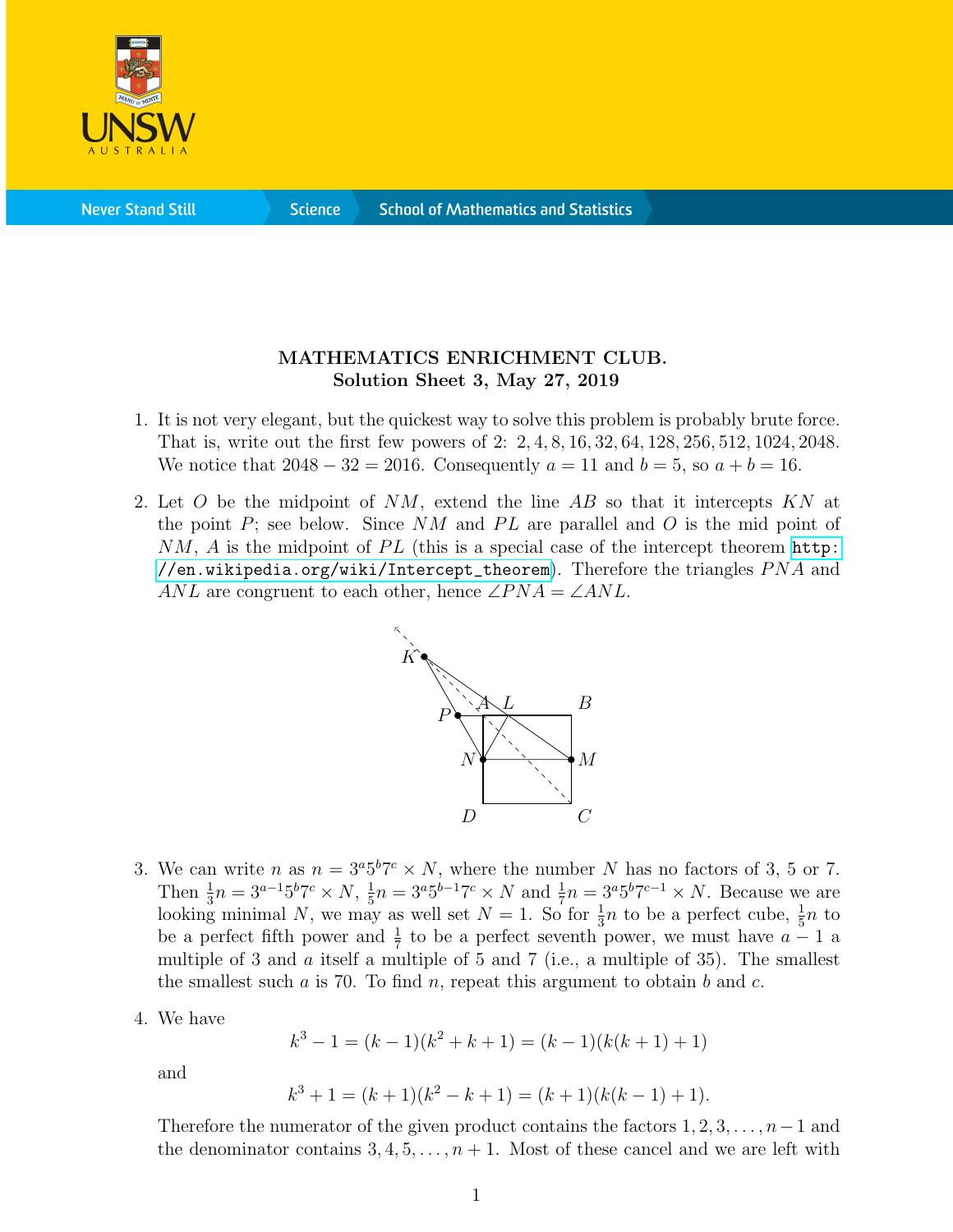$2/n(n+1)$ . The numerator also contains factors  $2 \times 3 + 1, 3 \times 4 + 1, \ldots, n(n+1) + 1$ ,and the denominator  $1 \times 2 + 1, 2 \times 3 + 1, \ldots, (n1) + 1$ ; again most cancel and there remains  $(n(n+1)+1)/(1\times 2+1)$ . Combining all these results gives

$$
\frac{2^3 - 1}{2^3 + 1} \frac{3^3 - 1}{3^3 + 1} \frac{4^3 - 1}{4^3 + 1} \cdots \frac{n^3 - 1}{n^3 + 1} = \frac{2}{n(n+1)} \frac{n(n+1) + 1}{1 \times 2 + 1} = \frac{2}{3} \frac{n^2 + n + 1}{n^2 + n}.
$$

5. Let  $M_1$  and  $M_2$  be the two mathematicians. We can plot the arrival time of  $M_1$  and  $M_2$  on the  $x - y$  plane, with x-axis representing the arrival time of  $M_1$ , and y-axis the arrival time of  $M_2$ ; see figure ??. Each mathematician stays in the tea room for exactly m minutes, so we know that if  $M_1$  arrives first (say at 9 a.m.) then  $M_2$  will run into  $M_1$  in the cafeteria if  $M_2$ 's arrival time is within m minutes of  $M_1$ ; This is represented by the  $m \times m$  square box in the bottom left of the plot. Over the break of 60 minutes, we get a shaded region as shown in figure ??.

The probability that either mathematician arrives while the other is in the cafeteria is 40%, thus the non-shaded region is 60% of the total area of the big square. So we have

$$
\frac{(60 - m)^2}{60^2} = 0.6
$$

$$
m = 60 - 12\sqrt{15},
$$

therefore,  $a + b + c = 87$ .



6. Let  $f(n)$  be the number of ways we can choose these n integers. We can try to workout what  $f(n + 1)$  is; that is the number of ways to choose  $x_1, x_2, \ldots, x_n, x_{n+1}$  such that each is 0, 1 or 2 and their sum even.

Suppose we have *n* integers,  $x_1, \ldots, x_n$  from the list 0, 1, 2 such that their sum is even. We know there is  $f(n)$  ways to choose these n numbers, and we can either pick  $x_{n+1}$ to be 0 or 2 so that the sum of  $x_1, \ldots, x_{n+1}$  is even; the total number of ways we can pick these  $n + 1$  integers is  $2f(n)$ .

On the other hand, if the initial n integers,  $x_1, \ldots, x_n$  from the list  $0, 1, 2$  is odd, then there is  $3^n - f(n)$  ways to choose these n numbers, and we can only pick  $x_{n+1} = 1$  so that the sum of  $x_1, \ldots x_{n+1}$  is even; the total number of ways we can pick these  $n+1$ integers is  $3^n - f(f)$ 

Combining both cases, we have the recursive relation  $f(n+1) = 3<sup>n</sup> + f(n)$ . Since it is straightforward to workout  $f(1) = 2$ , we can find  $f(n)$ .